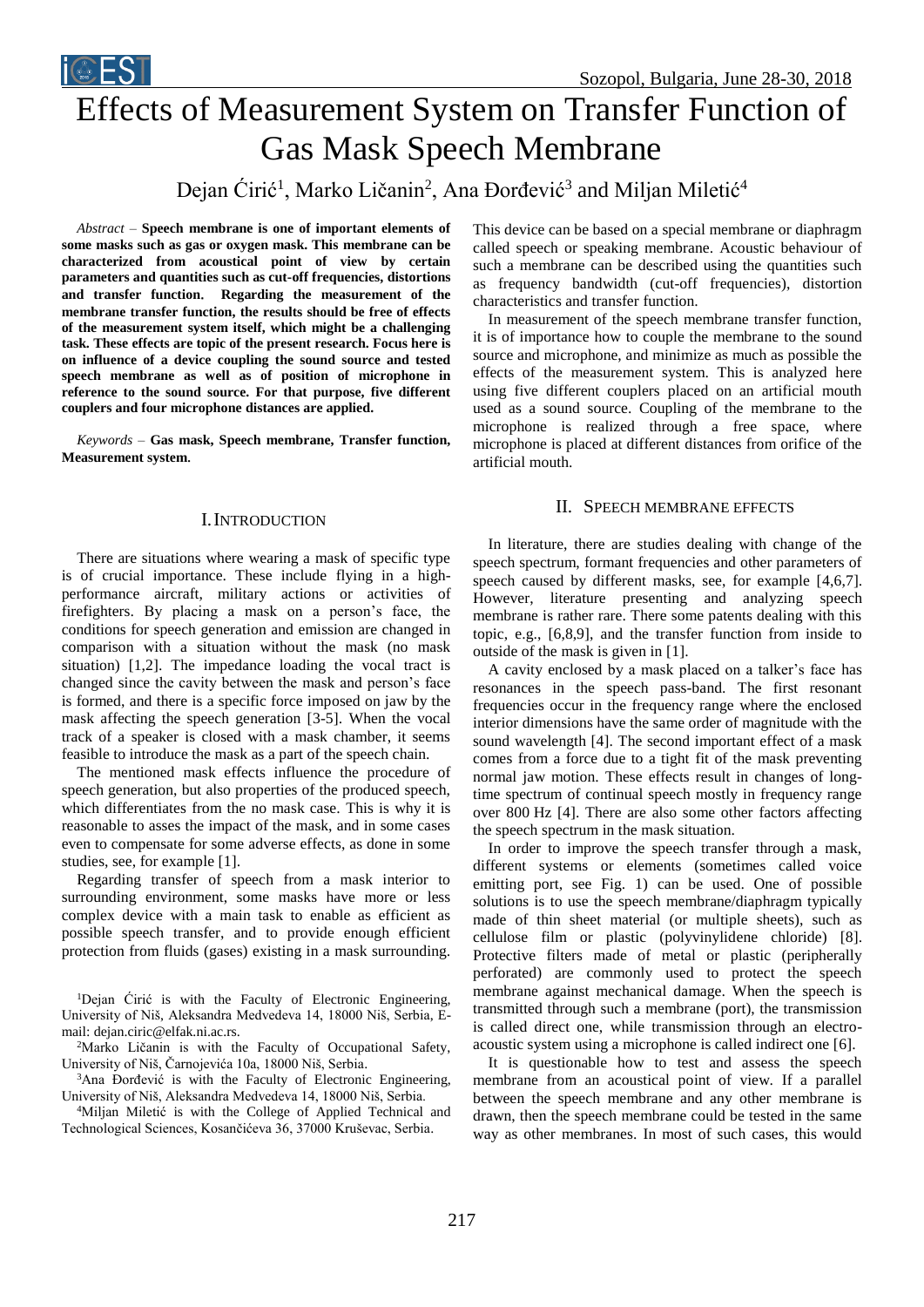

mean that the speech membrane is measured in an impedance or transmission loss tube, see for example [10]. Another possibility is to use a specific measurement system containing an artificial mouth as a sound source to which the tested membrane is coupled. Such a system can be used for measurements of frequency bandwidth, distortions and transfer function.



Fig. 1. Gas mask with indicated voice emitting port

#### III. MEASUREMENT SYSTEM AND PROCEDURE

Transfer functions between the sound source (the artificial mouth B&K 4216) and measurement microphone (B&K type 4144) located at certain distances (heights) above the source were measured. The microphone surface was positioned exactly 5 cm, 8 cm, 9 cm and 12 cm above the orifice of the artificial mouth. The gas mask speech membrane was placed in between the source and microphone, and it was coupled to the artificial mouth through a device - element here called coupler. The measurement system was installed in a small anechoic chamber of approximate dimensions 1.2×0.4×0.8 m, see Fig. 2. The excitation signal was an exponential swept sine of length of 5 s. Every measurement was repeated five times under the same conditions.

Five different couplers were used, see Fig. 3(a). Three of them (couplers 1, 2 and 3) are made of clay with interior shape of a conical waveguide. The coupler entrance (lower) port is of approximately the same area as the opening of the artificial mouth. The outer (upper) port is of approximately the same area as those of the tested speech membrane. The bottom surface of these couplers fits closely the top inclined surface of the artificial mouth. The heights (waveguide lengths) of the clay couplers are 0.6 cm, 1 cm and 1.9 cm. The fourth coupler is a metal ring with circular opening of height of approximately 1.1 cm. The fifth coupler represents a ring of isolating tape with a holder. The height of this coupler is about 1.8 cm. Fitting of the speech membrane to the coupler is improved by using a rubber ring placed on the coupler. Transfer function of two speech membranes was measured, the membrane 1 and 2, shown in Fig. 3(b).



Fig. 2. Measurement of transfer function of speech membrane in a small anechoic chamber using the coupler 2



Fig. 3. (a) Five couplers for coupling the speech membrane to the artificial mouth; (b) two used speech membranes

## IV. RESULTS

The smallest value of signal to noise ratio is above 25 dB, while its largest value is close to 80 dB showing that the measurements are reliable from that point of view. The transfer functions of the artificial mouth measured without any coupler and speech membrane are shown in Fig. 4. The functions for different distances of the measurement microphone from the artificial mouth are almost parallel. Two prominent peaks at about 1.5 kHz and slightly above 5 kHz as well as a dip at about 4 kHz can be seen in the presented transfer functions. The mouth response decreases below 300 Hz.

By placing a coupler on the artificial mouth, the response of the mouth is changed, see Fig. 5. The couplers cause a certain increase of transfer function amplitude in a large part of the analyzed frequency range. At frequencies up to the first peak at about 1.5 kHz, the presented transfer functions are almost parallel. Above that frequency, there are some specific behaviors associated to every particular coupler. The two peaks seen in the functions measured without couplers are also prominent in the functions measured with the couplers.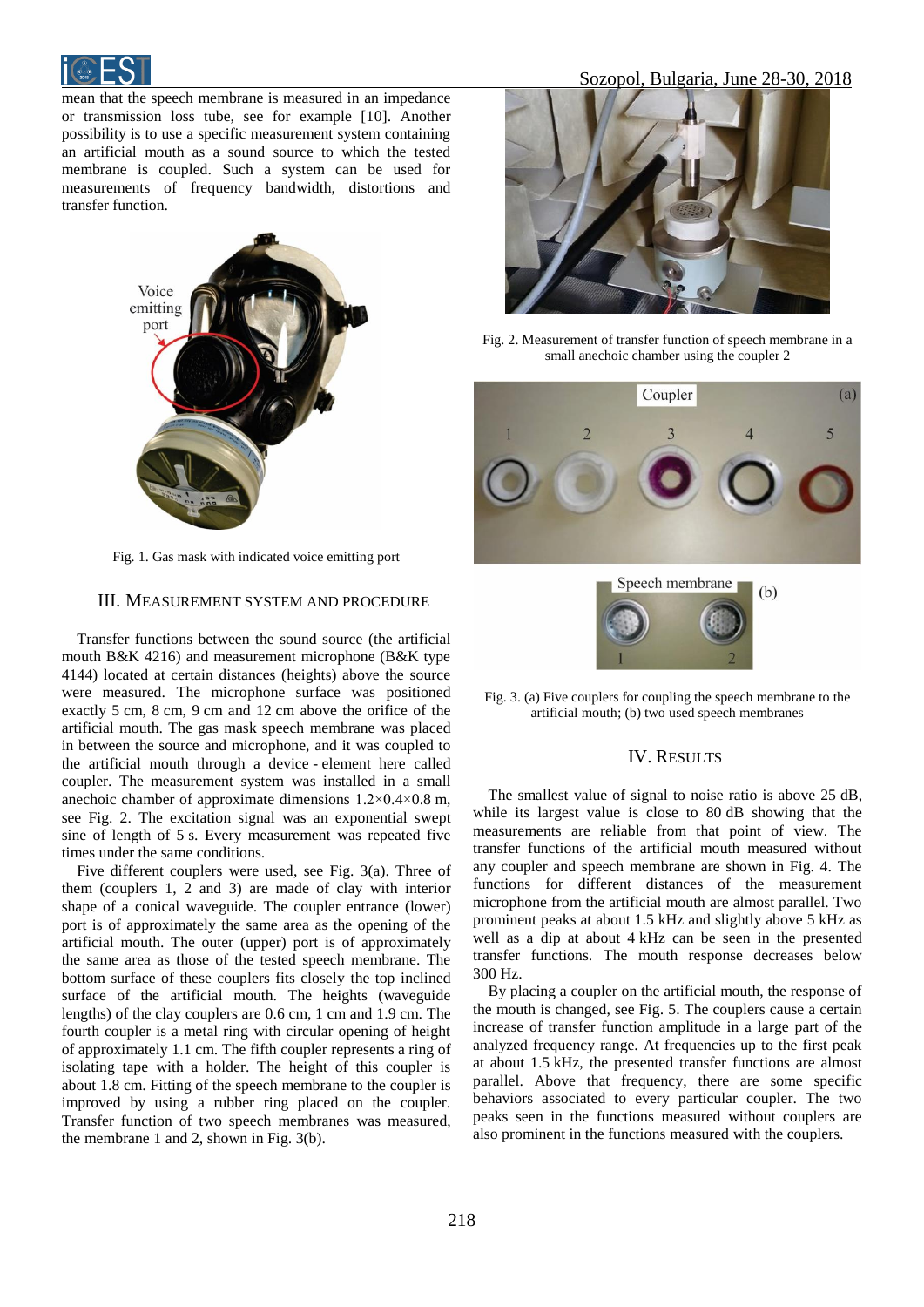

Fig. 4. Transfer functions of the artificial mouth without coupler and membrane measured at different microphone distances



Fig. 5. Transfer functions measured without coupler and with all 5 couplers without membrane for microphone distance of 5 cm

Similar as in the case of transfer functions of the artificial mouth, change of the microphone distance in the measurements with the couplers placed on the mouth leads to almost parallel transfer functions, as shown in Fig. 6 for the coupler 1. Here, closer the microphone to the artificial mouth, higher the level of the transfer function. The situation is similar for other couplers.



Fig. 6. Transfer functions measured with coupler 1 and without speech membrane for different microphone distances

The function obtained by subtracting the transfer function measured without a coupler from the transfer function measured with the coupler is here called transfer function of the coupler. Such transfer functions for the coupler 1 and

different microphone distances are presented in Fig. 7. The functions are very similar to each other. The main trends are the same, and there are only slight deviations among the curves. The main contribution of this coupler is seen in the frequency range above 2 kHz. There is a prominent peak at about 4 kHz. The characteristics of other couplers are in accordance with the results given in Fig. 5.



Fig. 7. Transfer functions of the coupler 1 obtained as a difference of the transfer functions measured with and without coupler for different microphone distances

When the speech membrane is placed on the coupler, it causes certain changes of the transfer functions (see Fig. 8) measured without the membrane, shown in Fig. 6. The peak at about 1.5 kHz is less prominent, and there is an additional peak between 3 kHz and 4 kHz. The transfer functions decreases with frequency decrease below 500 Hz, having a peak at about 200 Hz. These changes caused by the speech membrane are easier to be observed in the functions obtained as a difference between the transfer functions measured with and without the membrane, called here transfer functions of the membrane. They are shown in Fig. 9. It is interesting to note that the smallest influence of the membrane itself exists in the frequency range between 500 Hz and 1.5 kHz.



Fig. 8. Transfer functions measured with coupler 1 and membrane 1 for different microphone distances

For the used measurement setup, the effects of changing the microphone distance on the transfer functions of the membranes seem to be rather small up to about 10 kHz. Thus, the functions of the membrane 1 for different microphone distances coincide very well with each other, as shown in Fig.